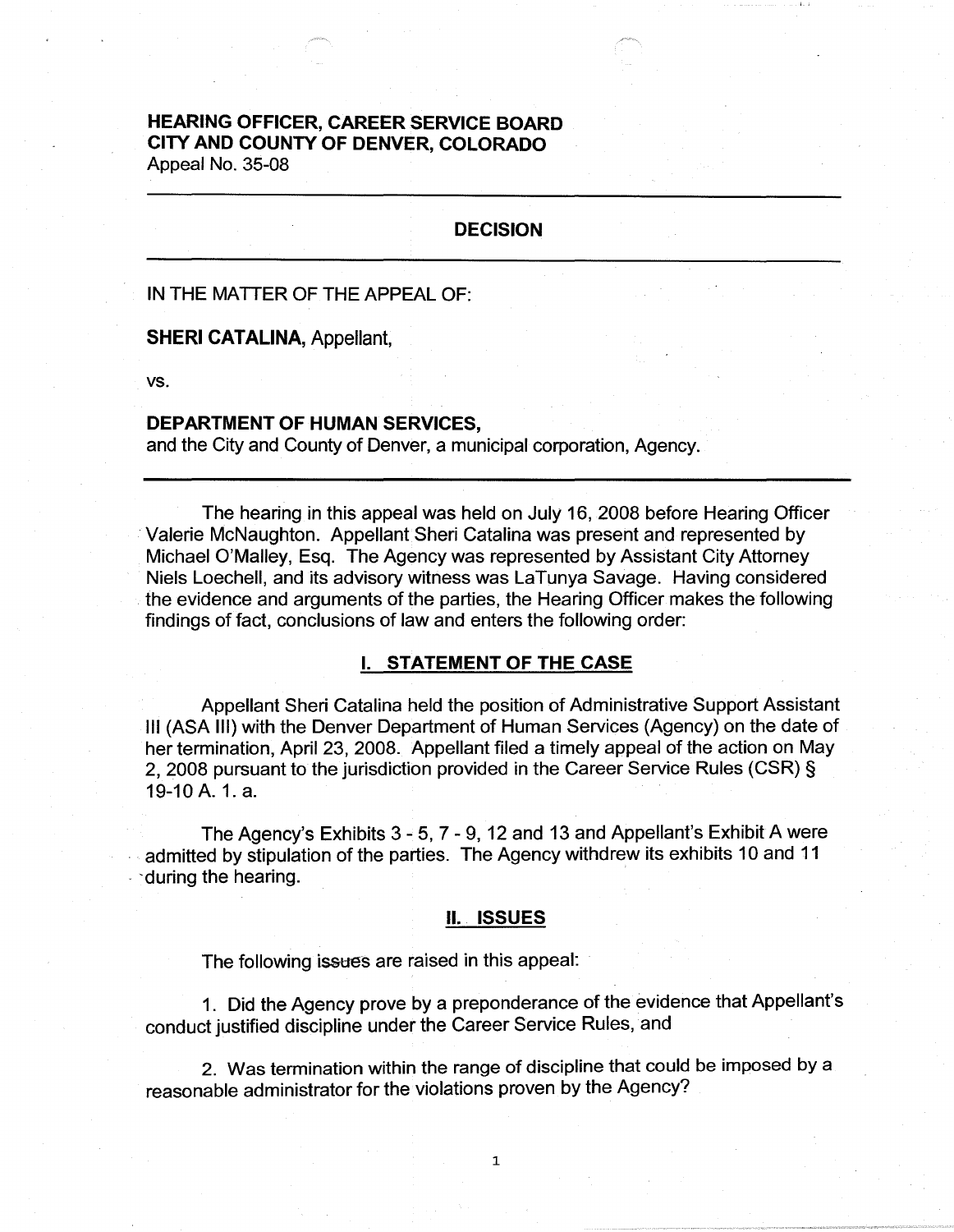#### Ill. **FINDINGS OF FACT**

 $\Box$ 

Appellant was employed with the Agency for thirteen years. At the time of her termination, she was assigned as an ASA Ill to the Department of Human Services' Families and Children Division. As a part of her duties, Appellant had access to highly confidential information regarding reports of child abuse. The employee handbook prohibits employees from accessing or using that information for any nonbusiness purpose. [Exh. 5-3] That policy was reinforced in the Sept. 2007 Privacy and Security Manual, which limits business use to that "reasonably needed to perform a specific function". [Exh. 8-9.] At the time of her hire in 1995, and again in 1998, Appellant acknowledged her understanding of the Agency's policies prohibiting employees from requesting Agency information for their own personal use. [Exh. 13.]

In October 2007, Appellant and her husband began divorce proceedings. On Feb. 22, 2008, Appellant consulted with an attorney, J.M.<sup>1</sup>, in order to obtain representation in the divorce action. At the end of the two-hour consultation, J.M. stated he had a client who was named as the perpetrator in a sexual assault report. His client was frustrated because he was unable to prosecute the informant for what he believed was malicious filing of the abuse complaint.<sup>2</sup> J.M. offered to waive his \$400 consultation fee if Appellant would research and disclose the name of the informant in that report, which J.M. stated was filed with the Agency's Child Protection Services section.

On Feb. 27, 2008, J.M. phoned Appellant and asked again for the information. Appellant looked up the case in the Agency's computerized database, known as TRAILS. She told her co-worker and friend, Veronica Newland, that her attorney had offered to waive his consultation fee if she would reveal the name of a reporting party in a child abuse case. Ms. Newland advised her not to provide the information. Appellant agreed that she should not do it, but stated she was worried about how she would pay the fee if she did not accept the offer. Appellant and Ms. Newland had discussed her divorce case as friends since the divorce commenced in September.

The next day, J.M. called Appellant again, and repeated his request for the name of the reporting party. Appellant made an appointment with him for March 3<sup>rd</sup> to continue preparation in the divorce matter. Later that day, Appellant went to the F.A.S.T. unit, where closed files were stored, and requested the case file by using her own name and the line index number of the social case worker assigned to the matter. Appellant then asked co-employee Kim Burkhart to copy the file for her,

 $1$  The name of the attorney is the subject of a protective order based on the privacy needs of parties to a child protection investigation. The protective order also prohibits any identifying information on the informant in the child abuse report.

 $2$  Colorado law protects the identity of a person who reports child abuse based upon the legislative declaration of the sensitive nature of the information and its impact on the privacy of children and their families. C.R.S. 19-1-307(1)(a); 19-1-302.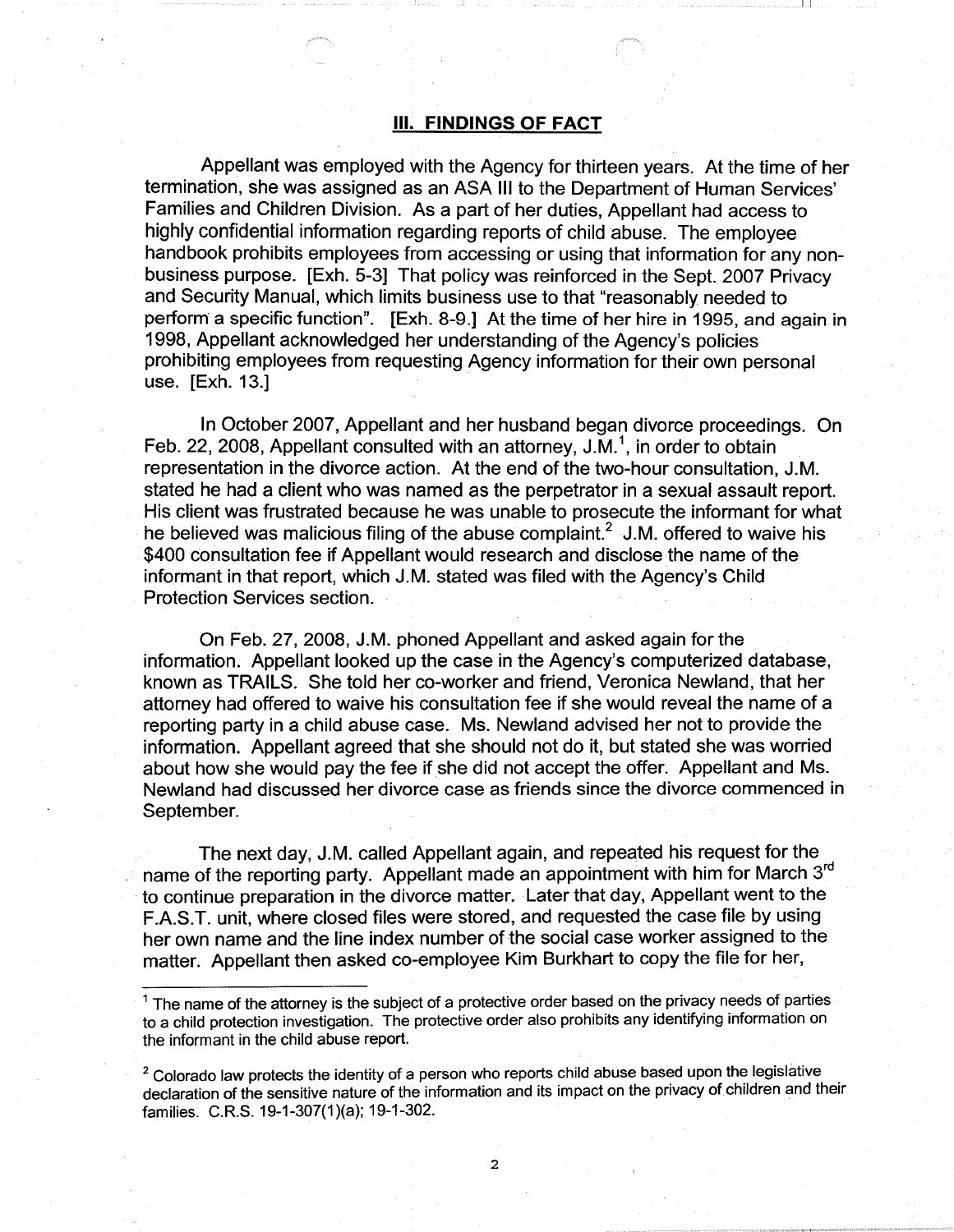without revealing the reason for her request. Appellant took the fifteen pages of copies to her desk to read. Appellant showed the two-page child abuse report containing the name of the reporting party to Ms. Newland, whose desk was next to hers. Appellant told her that she had asked Ms. Burkhart to make the copies. They both reacted with shock to the identity of the reporting party. They agreed that it was "scary" that they were reading the sex abuse file, and thought that revealing the name could tear the family apart. Appellant again expressed concern about paying the attorney on the one hand, and losing her job if she instead chose to disclose the information to him. Ms. Newland advised her not to reveal information from the file to the attorney. [Testimony of Appellant, Ms. Newland.]

 $\mathbf{I} \cup \mathbf{I}$ 

On Friday, Feb. 29<sup>th</sup>, Appellant told Ms. Newland that she had thought about it all night, and that it had made her sick. She stated she decided she could not give the attorney the information he wanted. [Testimony of Ms. Newland; Exh. 4.] That day, Appellant placed the copies of the file in the shredder bin next to her desk, and placed the file in the buggy for return to the F.A.S.T. unit. At about eight o'clock P.M., after she thought the attorney would have left his office, she left him a message in which she declined to provide the information and asked him to bill her for his time. She was so nervous about the conversation that she wrote it out verbatim before making the call, and kept the script. [Exh. A.]

On March 12<sup>th</sup>, Appellant and her supervisor LeTunya Savage were talking about the issues arising from her divorce. Appellant mentioned that she fired her first attorney because he had asked her to look up information in a child sex assault investigation in return for waiving his \$400 fee. She told Ms. Savage that she looked up the information in the TRAILS computer system, but decided not to convey it to her attorney after talking to her mother and concluding that it could both jeopardize her job and cause problems in the family involved in the child abuse matter. [Testimony of Ms. Savage.]

The next day, Ms. Newland told Ms. Savage that Appellant had asked Ms. Burkhart to copy the investigative file for her. Ms. Savage located the F.A.S.T. log, which showed that Appellant used another employee's line index number to check out the file from the F.A.S.T. unit. Ms. Savage then questioned Ms. Burkhart, who confirmed that Appellant had asked her to copy the file. Ms. Savage reported this information to Manager Allen Pollack, who initiated disciplinary proceedings against Appellant. [Testimony of Ms. Savage.]

Senior Human Resources Professional Angela Williams conducted the investigation into this matter. She found that the sexual assault case had been inactive since 2006, but that Appellant used the social case worker's number without her knowledge to obtain the file from the F.A.S.T. unit.

Appellant submitted a written statement during the pre-disciplinary meeting held on April 18, 2008. [Exh. 4.] Appellant admitted in the statement that "[p]rior to making my decision not to disclose the information, I did indeed look up the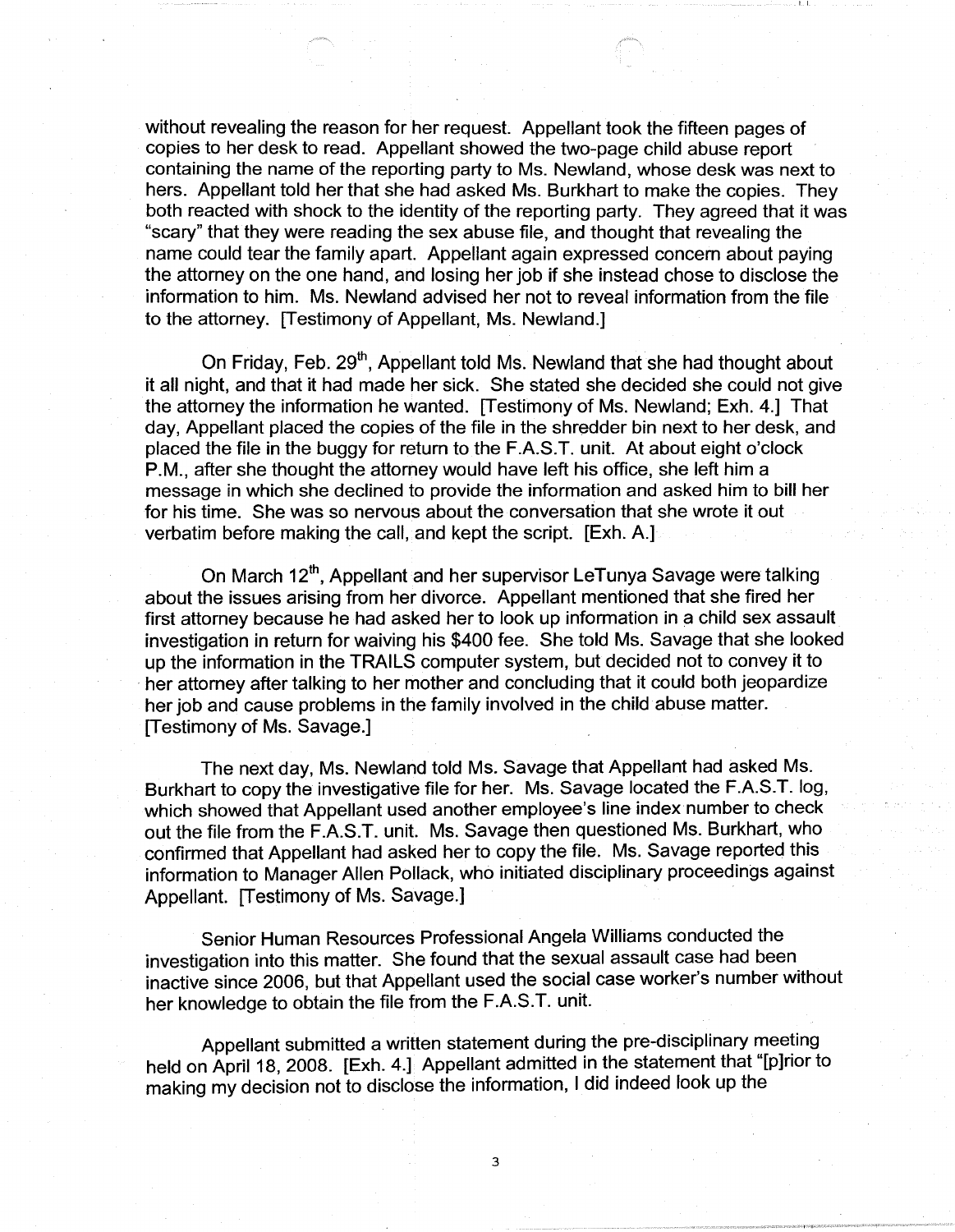information in TRAILS and check out the case jacket from closed files. I asked a coworker to copy the file for me, since I was busy with my daily duties." [Exh. 4-1.] She admitted discussing the information found in the file with Ms. Newland "because I was uncomfortable and needed to confide in someone." Appellant stated she used another employee's line index number because she could not remember her own number.

 $\mathbf{L}$ 

I realized what [the attorney] asked of me was unethical and would jeopardize my career. I am currently involved in a divorce and child custody battle. While this is not an excuse, it has affected me personally. When the attorney asked me for the information, it caught me off guard and I may have agreed to something that I later realized was against the law, unethical and not in my best interest.

# [Exh. 4-2, Appellant's statement dated April 18, 2008.]

The Agency's employee handbook stresses confidentiality of client data in many sections. 'The privacy of OHS clients ... must be respected at all times. State law requires that any information regarding clients ... stored in any form (hard copy, computer or microfiche) is confidential and may be made available only to employee in the line of duty and to others only in response to a subpoena. In other words, any client or employee information that you come into contact with while doing your job is confidential. You may not disclose it verbally, via email or in any other form to anyone except as part of doing your job." [Exh. 5-3, excerpt from OHS Employee Handbook - Code of Confidentiality.] "Information acquired by employees in the course of their employment will be used and/or divulged to others only for appropriate purposes associated with their assigned duties." [Exh. 5-4, excerpt from Denver County Department of Human Services Fraud Prevention / Quality Improvement Manual, § 1.3:] Colorado law protects the identity of persons reporting child abuse by punishing a violation as a class 2 petty offense. C.R.S. 19-  $1-307(1)(c)$ .

The above policies were reinforced by the Agency's Privacy and Security Manual, and extensive mandatory employee training on that policy in the fall of 2007. [Exhs. 8, 9.] The manual "complies with Federal and State laws and regulations requiring the protection of information, and attempts to coordinate all legal requirements the Department must meet in order to provide a comprehensive set of policies and procedures for Department workforce members to follow." The manual declared that the protection of client data and the privacy of recipients of public benefits "is a public trust" that is the responsibility of all members of the Agency workforce. [Exh. 8-3.] Employees "will take all reasonable steps to ensure that only the minimum amount of protected client information necessary to accomplish the specific purpose of a use or disclosure is actually used or disclosed." [Exh. 8-9.] The manual notifies employees that violations of the policy "may result in discipline based upon Career Service Rules." [Exh. 8-3.]

4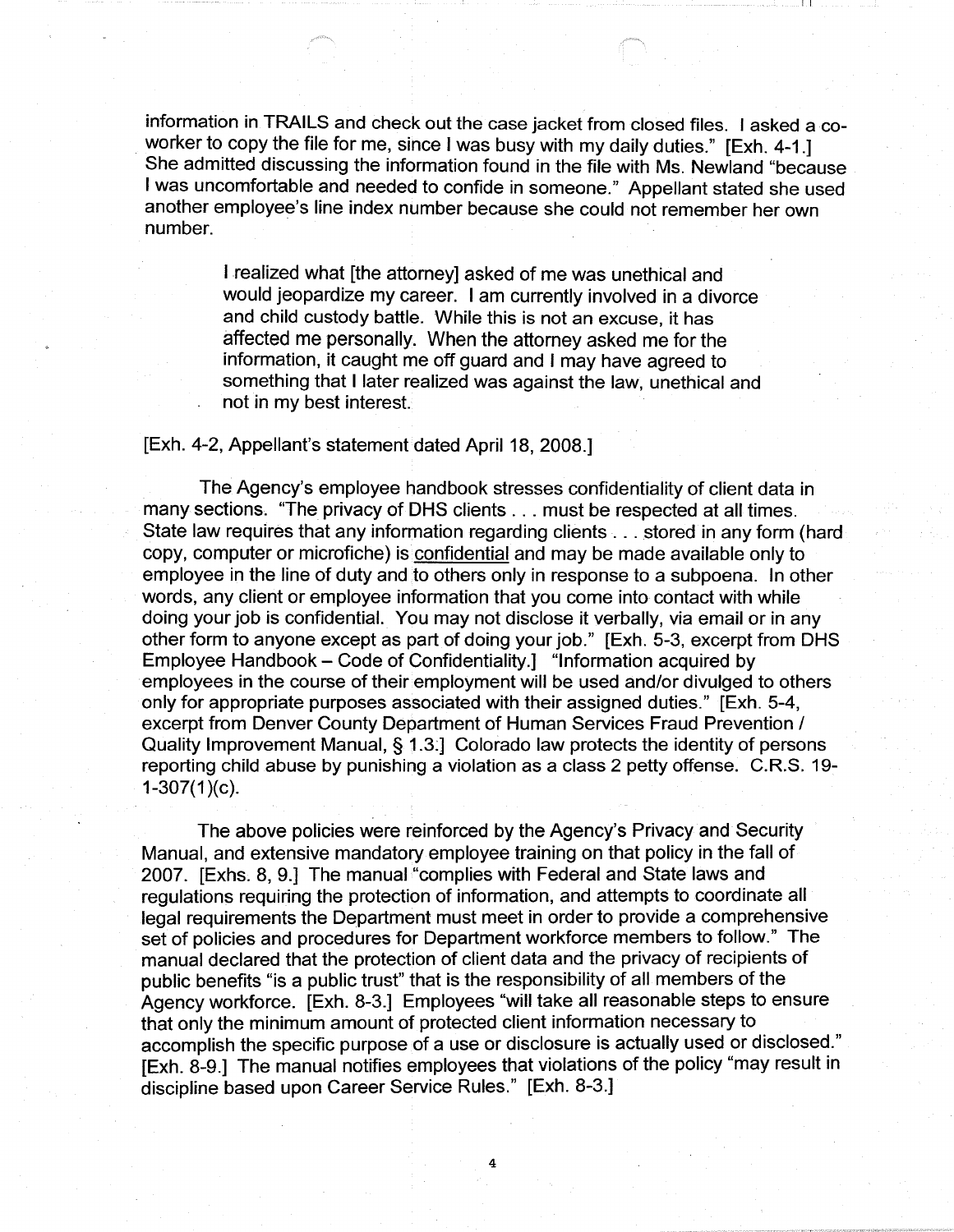Since employees are permitted to access client information by mere use of their names and access codes, without proof of a business reason for the information requested, the Agency must rely on its employees' strict compliance with its confidentiality policies. During the September 2007 training attended by Appellant, Trainer Julie Spence Prine emphasized that compliance with clients' privacy rights avoids possible financial sanctions and criminal penalties, and that employees may not disclose the identity of a person reporting child abuse absent a court order. [Exhs. 9-5, 9-12.]

I I

Mr. Pollack made the final disciplinary decision in this case. He found that Appellant admitted she breached the Agency's policy on confidentiality by accessing, copying, reading and sharing a report of child sexual abuse. He believed based on the facts presented at the meeting that she initially intended to disclose the name of the reporting party to her attorney in exchange for a monetary benefit, and that she improperly involved another employee by asking her to copy the file. As to the allegations made in the disciplinary letter, Mr. Pollack found that Appellant neglected her duty by accessing confidential information, used her official position for personal advantage in violation of CSR§ 16-60 F, and failed to meet her established standards of performance as to service, teamwork, accountability, and respect for others. Mr. Pollack found that Appellant violated the above Agency policies, and that her conduct was prejudicial to the good order and effectiveness of the Agency, in violation of§ 16-60 Z.

After reviewing Appellant's personnel file, Mr. Pollack determined that there were no major red flags in her performance, as she had received "meets expectations" evaluations for the past two years. Her disciplinary history was confined to a single reprimand issued nine years ago, and therefore he did not consider her past disciplinary action as an aggravating factor. [Exh. 5-6.] He considered the pressure imposed on Appellant by her attorney, but found that the importance of the Agency's core value to protect client confidentiality should have weighed heavier on Appellant than that pressure. As a result of her actions, Mr. Pollack found that Appellant destroyed the trust placed in her by the Agency. Since "all workers have access to personally identifiable information or some other confidential information" [Exh. 8-5], Mr. Pollack did not consider a transfer or demotion to another position as a viable lesser penalty. Given the seriousness of the misconduct in the context of the Agency's central mission, he concluded that the only appropriate discipline was termination.

## **IV. ANALYSIS**

## 1. Discipline under the Career Service Rules

In an appeal of a disciplinary action, the Agency has the burden to prove the action was taken in conformity with Rule 16 of the Career Service Rules, and that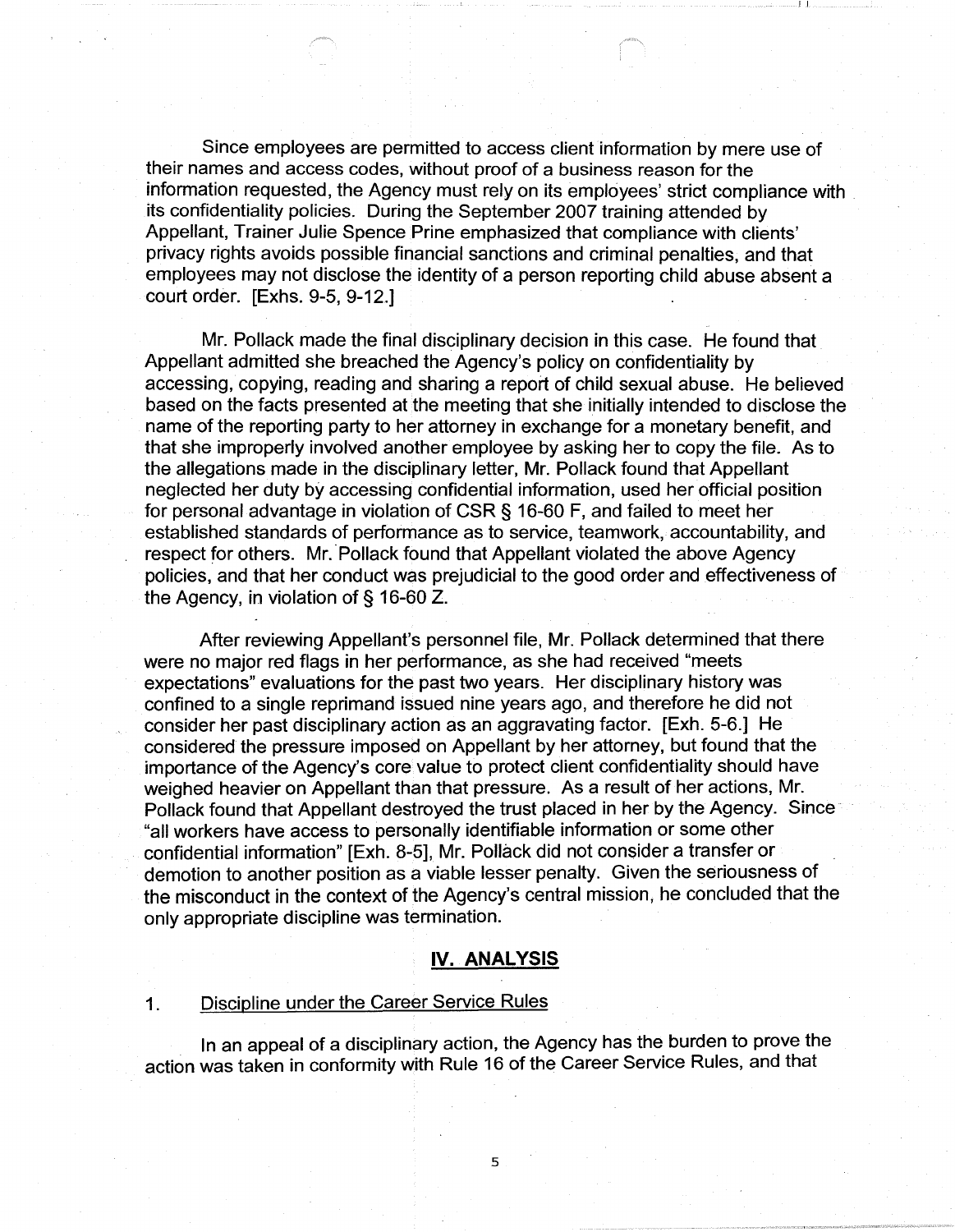the degree of discipline was reasonably related to the seriousness of the offense, taking into consideration the employee's past record. CSR§ 16-20.

 $\Box$ 

The Agency asserts that Appellant's actions in accessing and using confidential client information violated its policies, Appellant's performance standards, and a number of Career Service Rules. The first issue to be determined is whether Appellant's actions from Feb.  $22<sup>nd</sup>$  to March  $12<sup>th</sup>$  violated the Agency's policies on the use of confidential information maintained by the Agency.

## a) Agency confidentiality policies

Appellant does not dispute that she accessed the Agency's computer database in response to her attorney's offer to waive his fee if she disclosed the reporting party in a child sexual abuse complaint. Appellant admits later obtaining the paper file by using another employee's line index number. She also concedes that she asked Ms. Burkhart to copy the file, and read the investigative report, which revealed the name of the reporting party. Appellant testified that she shared that report with her co-worker, Veronica Newland, and that neither of them did so as a part of their duties.

Appellant testified that she obtained the information out of curiosity, and never intended to reveal the name of the reporting party to her attorney. This is contradicted by her earlier statements. On March 12, 2008, Appellant told her supervisor that she thought about giving the information to the attorney, but decided not to after speaking with her mother about the issue. [Exh. 5-5.] On April 18, 2008, Appellant submitted a two-page response to the pre-disciplinary letter in which she admitted that she decided not to disclose the party's name on Feb.  $28<sup>th</sup>$ , and that she checked out the case jacket before she made that decision. [Exh. 4.]

In addition to Appellant's previous statements, circumstances also indicate that Appellant intended to use this highly sensitive information to obtain a financial advantage. A full week elapsed between the attorney's request and Appellant's decision not to disclose the name of the reporting party. During that time, Appellant used another employee's line index number to check out the case jacket from archives. Appellant asked Ms. Burkhart to copy the file rather than doing it herself. She twice discussed her quandary with Ms. Newland, and improperly shared the confidential report with her. She set another appointment with the attorney, an indication that she intended to continue their attorney/client relationship. Appellant did not inform her supervisor about her breach of the security policy until two weeks after it occurred, and then failed to disclose the full extent of that breach: that she obtained the file with another employee's access number, asked a second employee to make a copy of the file, and read and shared the information with a third employee. Together, this chain of events leads to the conclusion that Appellant intended to conceal her actions in order to allow her to use the information for her own purposes without discovery. "At no time did I feel comfortable with what I was doing." [Exh. 4-1.] Appellant obtained the information with full knowledge that she

6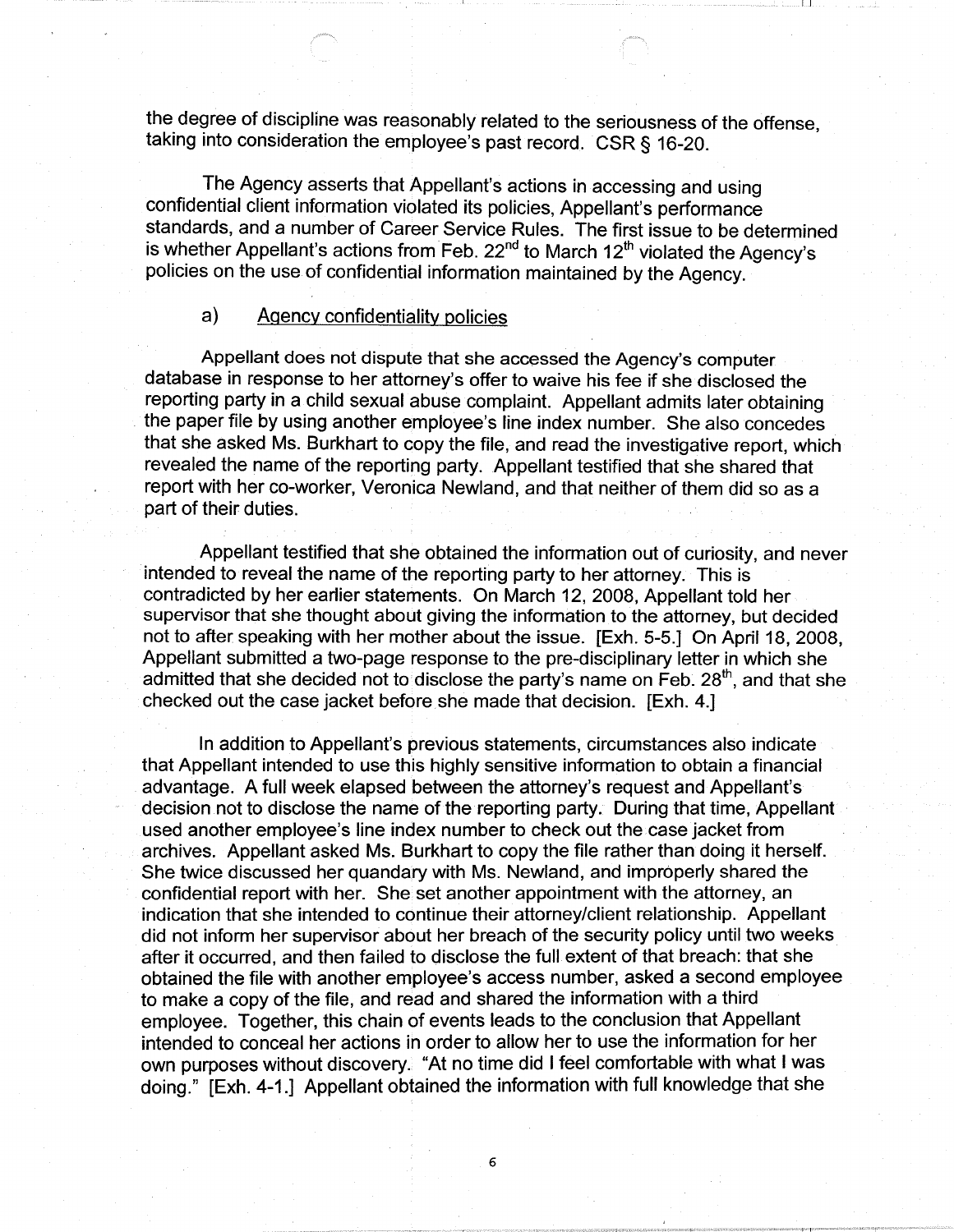was violating Agency policy, and with the present intent to do so. That she ultimately decided not to disclose the information does not render her previous actions blameless.

 $L_{\rm b}$ 

At hearing, Appellant argued that she acted under great pressure from her attorney, and that the divorce left her unable to think straight. The only evidence directly in support of this argument is that the attorney made two phone calls over the course of a week in which he asked her to disclose the name of the reporting party. Appellant testified that she got the file to satisfy her curiosity, rather than in response to the attorney's repeated requests. The divorce action had been ongoing for about five months at the time of the incident, with no evidence that her stress was any greater in February than it had been throughout that period. Moreover, Appellant first accessed the information right after the attorney's first phone call. [Testimony of Appellant; Ms. Newland.] Once Appellant spoke to her mother about the choice she was facing, Appellant rationally determined that the promised financial benefit was not worth the loss of her job and consequences to the family involved in the assault complaint. A week after the offer was made, Appellant declined, and severed the attorney/client relationship. I find that the attorney's requests did not compel Appellant to reveal the confidential information. I conclude that Appellant's intentional actions in accessing and sharing confidential information in an investigative file violated the Agency's confidentiality policy. The Agency therefore established that Appellant's conduct violated CSR § 16-60 L, Failure to observe written departmental or agency regulations, policies or rules.

b) Neglect of duty

The Agency contends that Appellant's actions constituted neglect of duty in violation of CSR § 16-60 A. Neglect of duty requires proof that an employee has an important work duty and failed to perform that duty, resulting in significant potential or actual harm. In re Sienkiewicz, CSA 10-08, 15 (7/14/08).

As found above, the evidence demonstrated that Appellant's duties included preserving the security and confidentiality of client information, and that this duty was an important part of her functions. Appellant's actions in accessing and sharing the identity of a person who reported child abuse constituted a neglect of her duty to protect the privacy of clients. As a result of these actions, the identity of the reporting party was revealed to Appellant and Ms. Newland. Under Colorado law, the name of an informant in a child abuse matter is protected from disclosure by the criminal law, in keeping with the legislative recognition of the "impact on the privacy of children and members of their families" of such disclosure. C.R.S. 19-1-302(1 )(a). This disclosure of the informant's identity and exposure to criminal liability proved that Appellant's conduct caused significant harm within the meaning of the rule. Therefore, I find that the Agency established that Appellant neglected her duty to protect that information from disclosure as a result of her proven actions.

7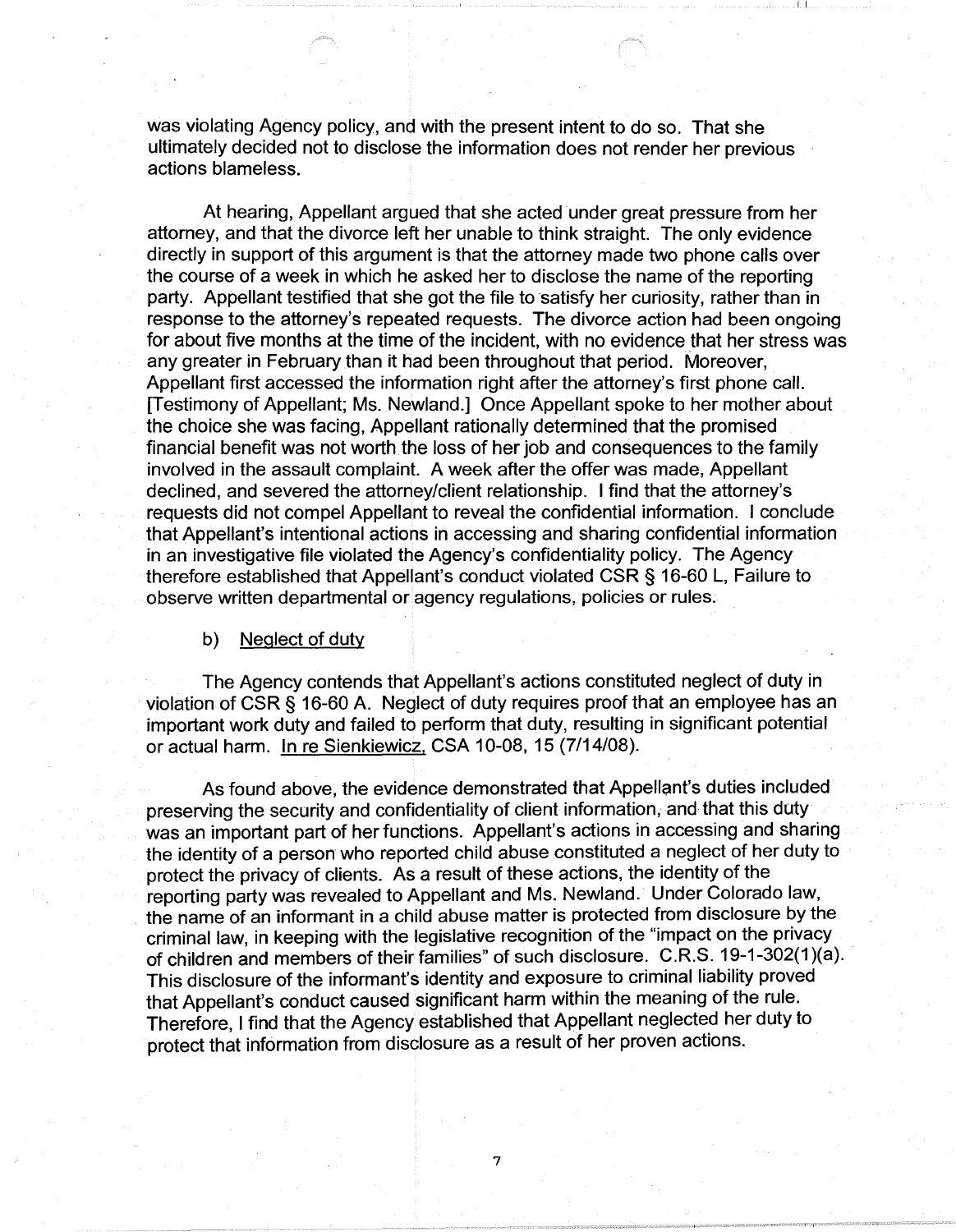# c) Using official position for personal advantage

Mr. Pollack also found that Appellant used her status as an employee for personal advantage: the waiver of a \$400 debt for professional legal services that she would have owed if she had not provided the confidential information requested by the attorney. Mr. Pollack testified that there was no way of knowing whether Appellant actually communicated the requested information to the attorney, but that he believed she intended to disclose it. Both Appellant and the attorney denied that she conveyed the name of the informant to him. Appellant's script of her voice mail message provides contemporaneous evidence supporting this denial. [Exh. A.] J.M. corroborated this by his testimony that Appellant initially said she would look into it and give him a call, but then phoned him later to state "she was not going to be able to help at all." Ms. Savage confirmed Appellant's testimony that she did not disclose the information. Ms. Savage related that Appellant volunteered her admissions about the encounter even before the issue of discipline arose. [Exh. 5-5, testimony of Ms. Savage.1

 $\Gamma$ 

On the basis of this evidence, I find that the Agency did not establish by a preponderance of the evidence that Appellant actually conveyed the information to the attorney, or that she profited from cancellation of the debt. Since the rule requires proof of actual use of an official position for personal gain, the Agency failed to prove a violation of § 16-60 F.

d) Conduct prejudicial to good order of Agency

The Agency concluded that Appellant's conduct also violated CSR § 16-60 Z. The first part of this rule requires proof of conduct that hinders an agency's ability to perform its mission. In re Strasser, CSA 44-07, 4 (10/16/07) affirmed CSB 2/29/08. Since the Agency did not prove it was prevented in any significant respect from maintaining the confidentiality of its records by Appellant's conduct, no violation of this part of the rule was established.

The second part of the rule prohibits conduct that actually injures the City's reputation or integrity. Id. There was no persuasive evidence that Appellant's brief consideration of her attorney's request became known to others outside the Agency, or otherwise injured the City's reputation or integrity. In fact, its prompt enforcement of the confidentiality policies by Appellant's termination amply reinforced its commitment to the principles announced in those policies to anyone who learned of these events. Therefore, the Agency failed to prove a violation of any part of § 16- 60 Z.

e) Violation of standards of performance

Mr. Pollack found that Appellant violated § 16-60 K. by failing to meet the following performance standards from her PEP/STARS annual performance plan: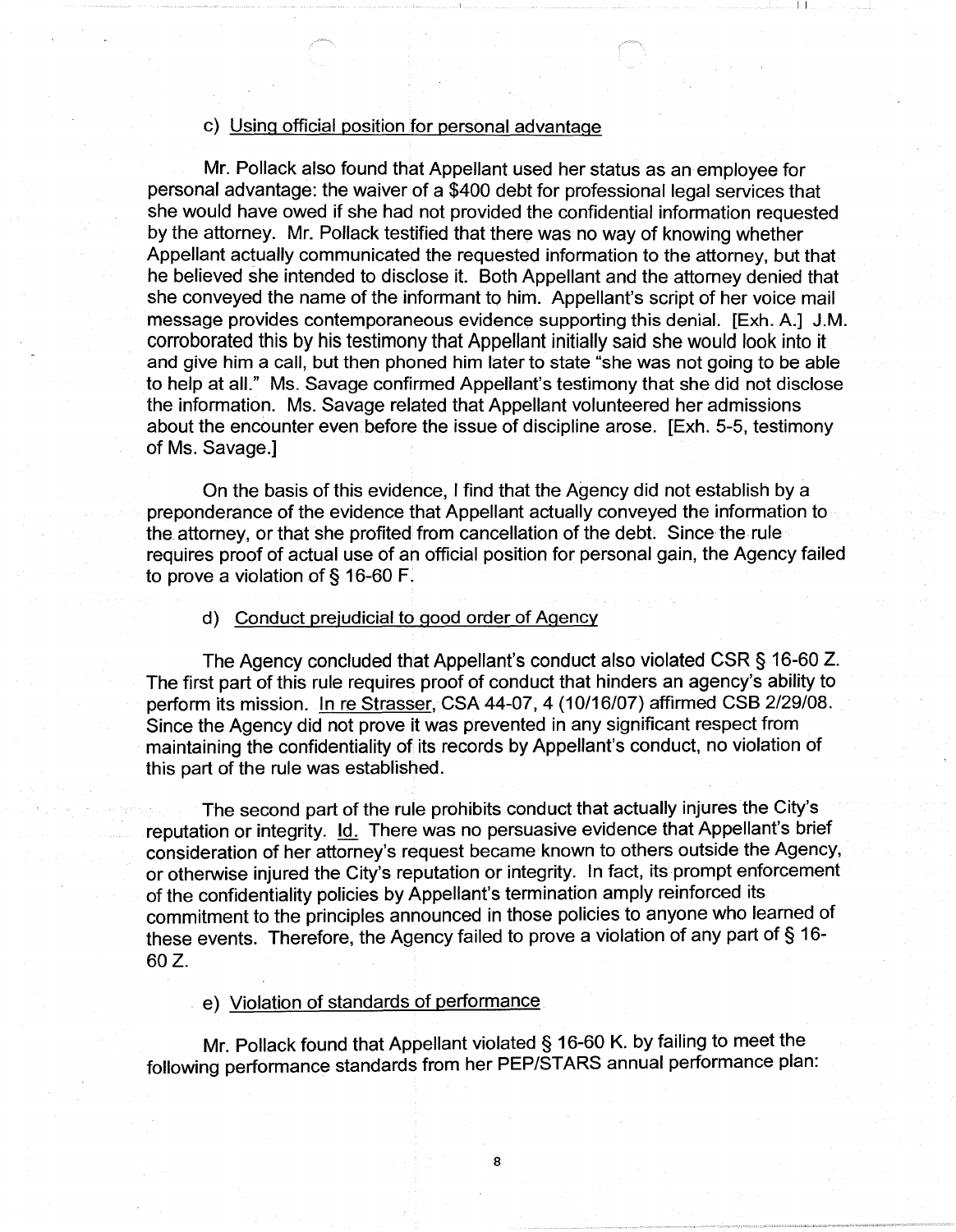1. Service, which requires Appellant to "keep information confidential. Confidential, client, customer or employee information will only be shared on a 'need to know' basis".

 $\perp$ 

2. Teamwork: "Acts to build mutual trust and cohesion among the team members."

- 3. Accountability and Ethics:
- a. "Ensures sensitive, proprietary, and client personal information remains confidential.
- b. Follows the performance and conduct standards for the section, and ensures that the essential duties and responsibility of your job are fulfilled in an acceptable manner...
- c. If a problem arises, communicates it immediately to immediate supervisor.
- d. Considers ethical implications of decisions."

Standards:

- Follows the spirit and the letter of the Ethics Code, Career Service Rules, and Departmental policy, and seeks clarification as needed.
- Considers likely outcomes, his/her own duty/obligation, the rights of
- others and the reputation of the City when choosing a course of action.
- Acts in a manner that promotes a positive image for the City and County of Denver.
- Is perceived as being ethical, honest and fair by peers, subordinates, supervisors, customers.

4. Respect for self and others:

1 . Conduct yourself in a manner that respects your co-workers and helps to maintain a positive work environment. [Exh. 5-1, 5-2.]

The Agency established that Appellant violated her performance standard on service by improperly obtaining and sharing confidential client information with Ms. Newland. A single infraction of this essential standard proves a violation, given the Agency's mission and its need to give its employees quick access to confidential information to do their jobs.

As to teamwork, Appellant involved three different employees in her efforts to access the information requested by her attorney: the social worker whose access code she used to obtain the case file, Ms. Burkhart, from whom she requested copies of the file, and Ms. Newland, with whom she shared the contents of the file. Appellant then failed to follow the new procedure requiring the report of any security incidents to the Privacy Officer. [Exh. 8-5.] She also gave an incomplete report to her supervisor of the extent of the breach by not disclosing that she checked the file out, asked Ms. Burkhart to copy it, read the report, and showed it to Ms. Newland. This course of action by its nature undermined trust among unit employees, and violated the teamwork performance standard.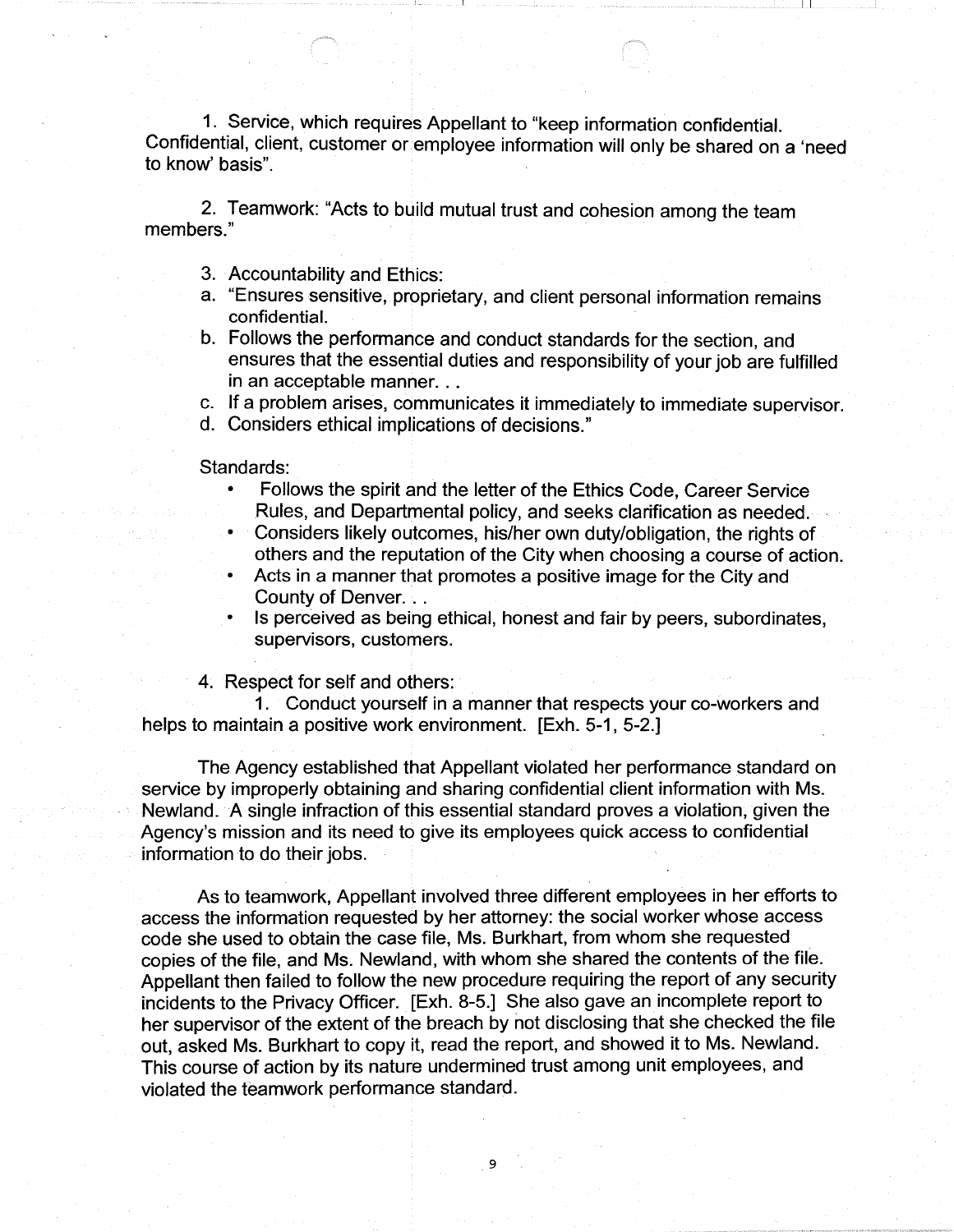The first standard on accountability and ethics required Appellant to ensure the confidentiality of client personal information. Appellant failed to meet that standard when she accessed the name of the informant in a child sexual abuse case, in violation of state law and Agency policy, then shared that highly sensitive information with another employee. Both recognized that looking at the report was "scary"; i.e., unusual and potentially dangerous. Appellant told Ms. Newland she was so upset by the situation that she was sick the previous night, before she decided not to disclose the informant's name. One incident of this magnitude with potential legal consequences violates this important standard of performance.

 $\mathbf{I}$  and  $\mathbf{I}$ 

In addition, Appellant's failure to inform her supervisor immediately and completely of this breach of confidentiality violated the sixth subsection under the accountability standard. The Agency did not establish that Appellant violated the remaining two subsections of this standard, or that her actions violated the general statements included below the accountability standard as bullet points.

Finally, the Agency claims that Appellant's involvement of three other employees in her ethical dilemma violated the performance standard of maintaining respect for others and helping to maintain a positive work environment. I find that the standard does not give notice to a reasonable employee that confidentiality breaches are covered by that standard, given their specific coverage in other standards of performance. See In re Mounjim, CSA 87-07, 14 (7/10/08).

The Agency proved that Appellant failed to meet her performance standards on service, teamwork, and accountability, in violation of§ 16-60 K.

#### 2. Appropriateness of Penalty

The final issue is whether dismissal was an appropriate penalty given all the facts, including the nature of the proven misconduct and Appellant's performance and disciplinary history.

The Agency acknowledged that Appellant had no discipline that could reasonably be considered in aggravation on the issue of punishment, having only a single reprimand nine years ago. Mr. Pollack reviewed Appellant's personnel file, and noted that her performance had been rated satisfactory for the past two years. However, he took into consideration the importance of the confidentiality policy to the Agency's mission, as indicated by recent and extensive mandatory training devoted to the subject, and the legal consequences to the Agency of employee noncompliance. He found that Appellant's actions showed an intention to violate the policy by accepting the attorney's offer to trade information for a monetary benefit. She involved two other employees in her efforts to obtain that information. Appellant read the report and shared it with another employee. Thereafter, Appellant changed her mind about disclosing the information to the attorney, but did not inform her supervisor of the security breach until March 12<sup>th</sup>. Under those circumstances, Mr. Pollack determined that Appellant had destroyed the trust needed for her to do her